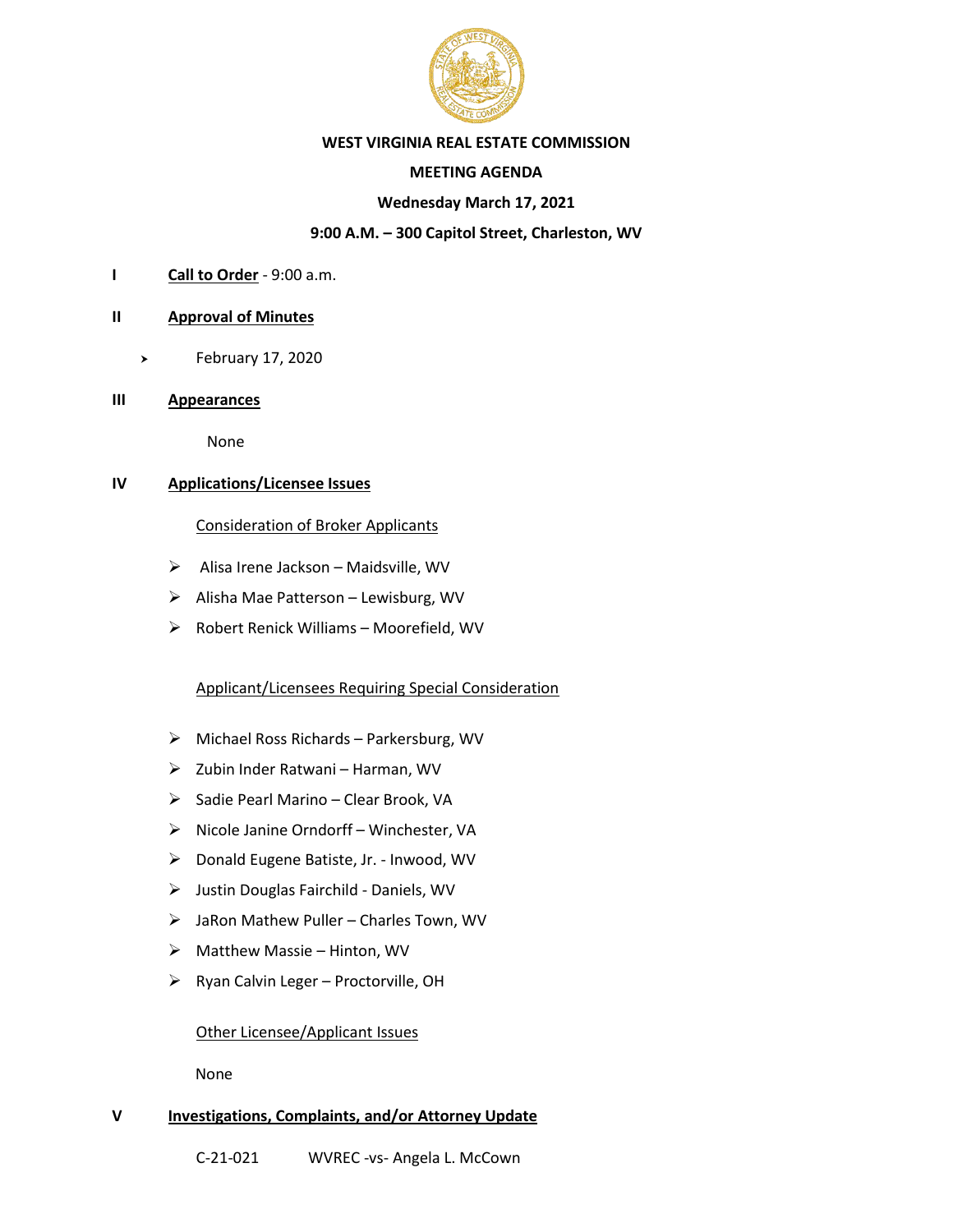| $C-21-022$ | WVREC -vs- Jeff Parsons                              |
|------------|------------------------------------------------------|
| $C-21-024$ | WVREC-vs- Nancy Ann Furby and Alexandra Nicole Moran |
| Updates    | Hafer Realty Group                                   |

#### **VI Reports**

> Executive Director Report

Settlement/ Compliance Report

| P-21-012 | Brenda Young                                |
|----------|---------------------------------------------|
| C-21-016 | Patrick Allen Lucas                         |
| C-21-017 | Ralph Joseph Miller & Caroline Ashley Price |
| C-21-018 | Ralph Joseph Miller & Antonio Dewan James   |

- > Broker Audit
- > Budget/Financial Report
- > Education Report

CE Examination Results New Licensee Report

#### > Legislative Report

Review of Senate and House Bills that may impact the Commission

## **VII Personnel Matters**

Executive Director Annual Review

Courtney N. Lilly

#### **VIII Miscellaneous Matters**

New Business

# Old Business / Ongoing Projects

 Agency Reciprocity Agreement - Kentucky

Policies, Practices, and Possible Rule Changes